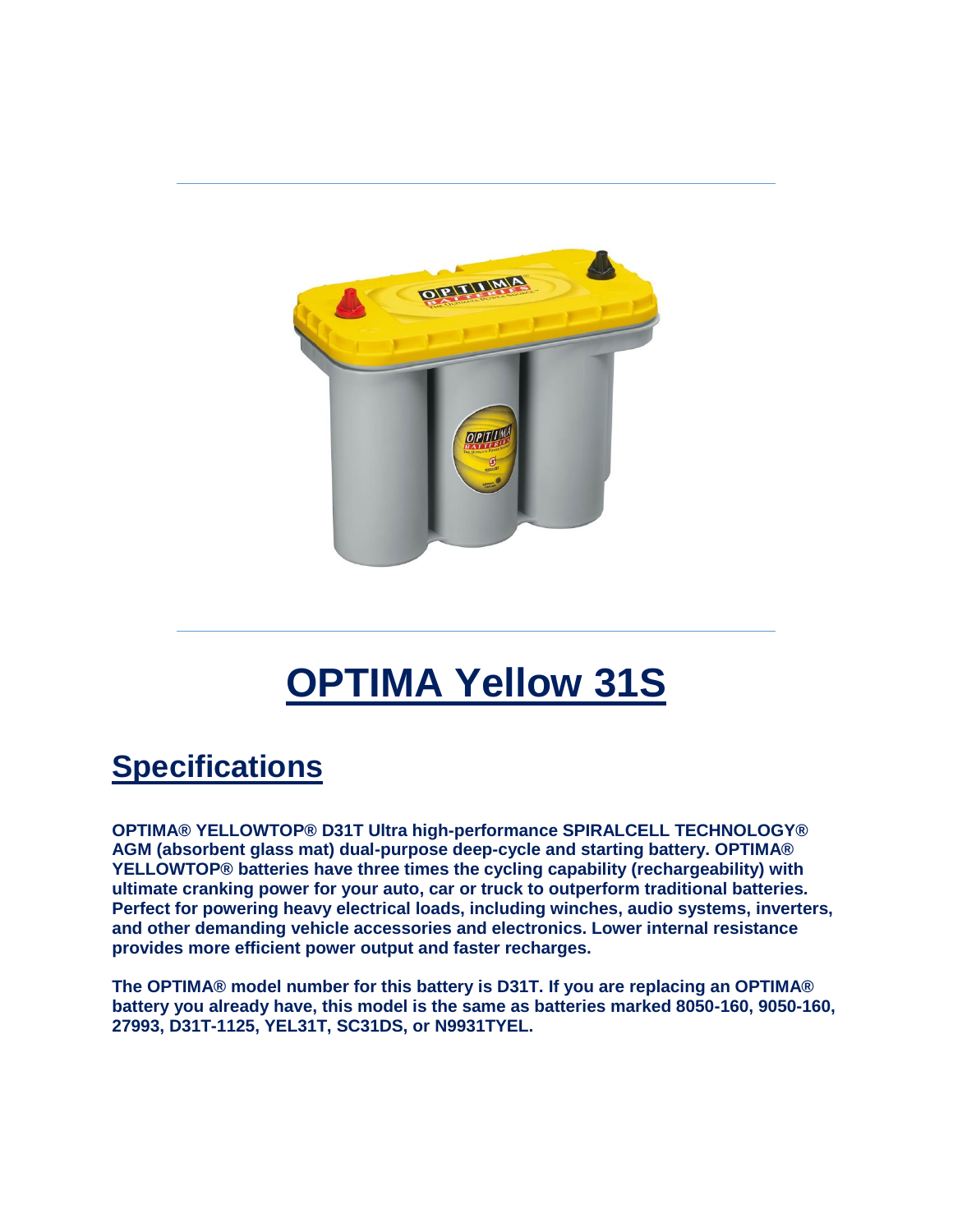| <b>Battery Model:</b> | <b>D31T</b>      |
|-----------------------|------------------|
| <b>Part Number:</b>   | 8050-160         |
| <b>NSN:</b>           | 6140 01 457 5469 |
| <b>UPC Code:</b>      | 8 11405 00050 8  |

| <b>Performance Data</b>                         |                                                                              |  |
|-------------------------------------------------|------------------------------------------------------------------------------|--|
| <b>Cold Cranking Amps:</b>                      | 900                                                                          |  |
| <b>Cranking Amps:</b>                           | 1125                                                                         |  |
| <b>Nominal Voltage:</b>                         | 12 volts                                                                     |  |
| <b>Open Circuit Voltage (fully</b><br>charged): | 13.1 volts                                                                   |  |
| <b>Internal Resistance (fully</b><br>charged):  | $0.0025$ ohms                                                                |  |
| <b>Capacity:</b>                                | 75 Ah (C/20)                                                                 |  |
| <b>Reserve Capacity:</b>                        | BCI: 155 minutes (25 amp discharge, 80°F (26.7°C),<br>to 10.5 volts cut-off) |  |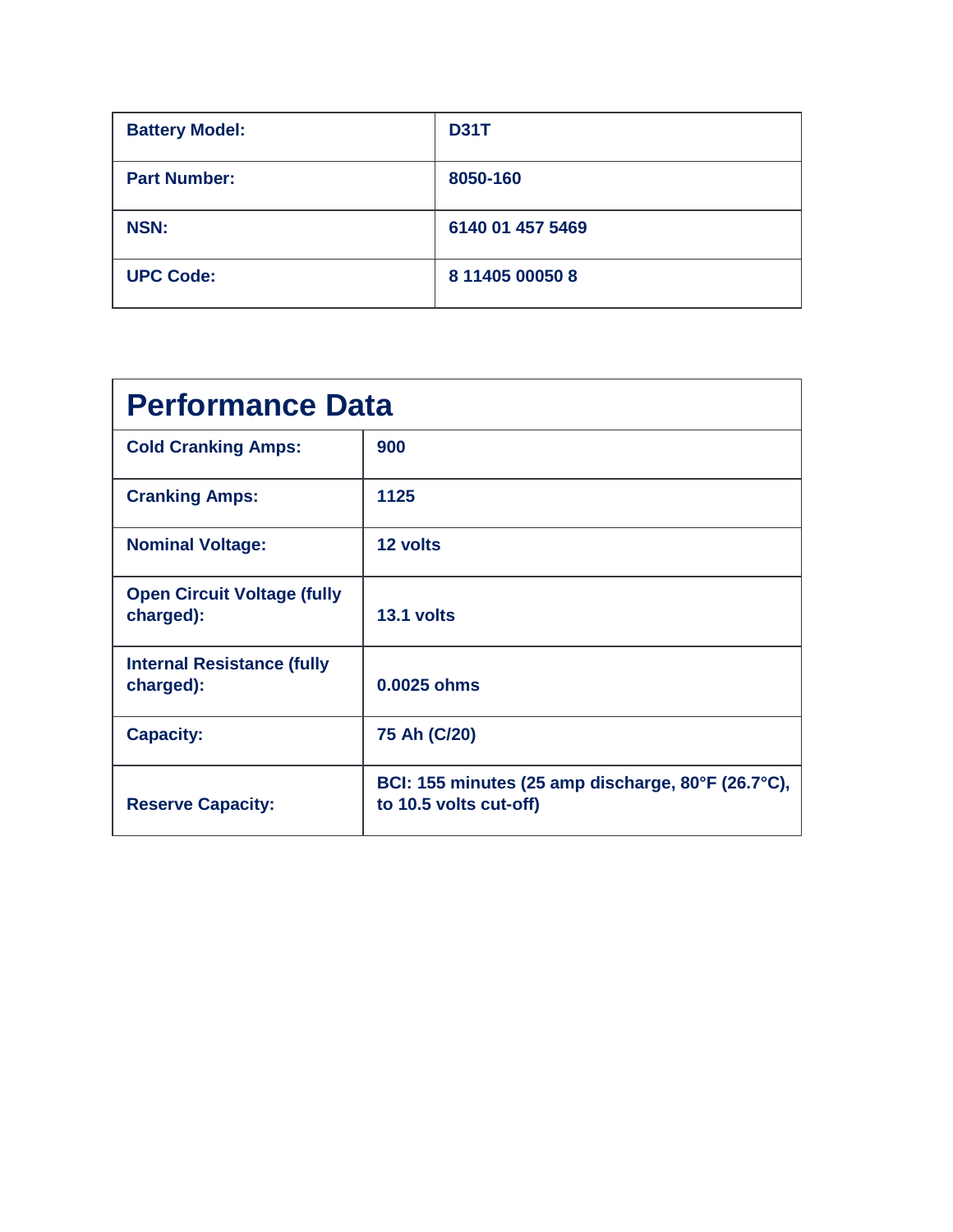| <b>Physical Characteristics</b> |                                                                                                                 |  |
|---------------------------------|-----------------------------------------------------------------------------------------------------------------|--|
| <b>Plate</b><br>Design:         | High purity lead-tin alloy. Wound cell configuration utilizing<br>proprietary<br><b>SPIRALCELL TECHNOLOGY®.</b> |  |
| <b>Electrolyte:</b>             | Sulfuric acid, H <sub>2</sub> SO <sub>4</sub>                                                                   |  |
| Case:                           | <b>Polypropylene</b>                                                                                            |  |
| <b>Case Color:</b>              | <b>Light Gray</b>                                                                                               |  |
| <b>Cover Color:</b>             | "OPTIMA" Yellow                                                                                                 |  |
| <b>Group Size:</b>              | <b>BCI: 31</b>                                                                                                  |  |
| <b>Post Type:</b>               | <b>3/8 Stainless Steel Stud</b>                                                                                 |  |
| <b>Weight:</b>                  | 59.8 lb                                                                                                         |  |
| Length:                         | 12.19 in                                                                                                        |  |
| Width:                          | 6.56 in                                                                                                         |  |
| Height:                         | 9.38 in                                                                                                         |  |

| <b>Power</b>                |                  |
|-----------------------------|------------------|
| CCA (BCI 0 <sup>o</sup> F): | 900 amps         |
| $MCA$ (BCI 32 $\degree$ F): | <b>1125 amps</b> |